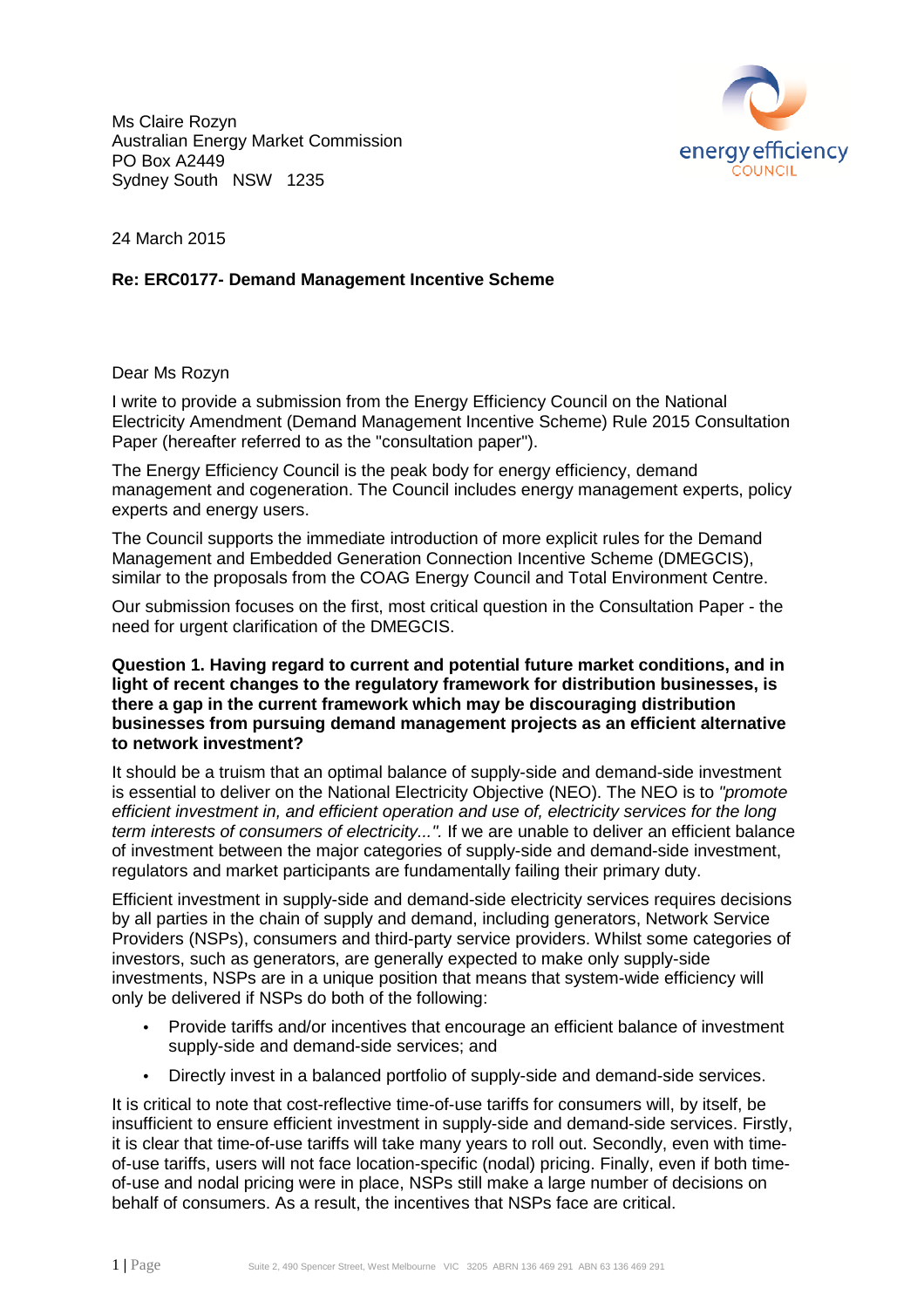Unfortunately, the incentive structures for NSPs still have a supply-side bias that is expected to continue to lead to reductions in the overall cost-effectiveness of their investment strategy. While there have been some improvements in incentive structures in the years following the AEMC's Demand-Side Participation Review III (notably a reduction in Weighted Average Cost of Capital allowances and the shift from price-cap to revenuecap regulation) NSPs still face substantial incentives that favour investment in supply-side services.

The impact of these distortions can be seen in NSPs' investment patterns. There have been promising signs of cultural change within NSPs, and a number of modest demandside actions were included in NSPs recent expenditure proposals to the Australian Energy Regulator (AER). However, these proposed demand-side investments were only a fraction of the scale that would represent an efficient balance of supply-side and demand-side investment, clearly indicating that NSPs' culture and incentives still favour supply-side investment.

Therefore, there is still a strong case for a DMEGCIS to address a number of distortions in NSPs incentive structures. The case for reforms to clarify the DMEGCIS has been clearly demonstrated by the AER's recent determinations, which rejected the majority of demandside investments and DMEGCIS that NSPs had recently proposed. The AER's actions threaten to undo extensive work by the AEMC and other parties to try and shift NSPs towards a more balanced pattern of supply- and demand-side investments.

The Consultation Paper also asks whether changes in market conditions may obviate the need for clarification around the DMEGCIS. It is clear that there have been no recent changes in market conditions that justify delaying clarification around the DMEGCIS.

- First, while total system peak demand in the National Electricity Market (NEM) has declined in recent years, peak demand is still rising in many parts of the network, driving the need for either grid augmentation or demand-management approaches.
- Second, even if demand was falling across all parts of the NEM, assets are aging and will need to be either retired or replaced. Demand-side approaches can be used to either avoid or reduce the need for investment in replacement assets.
- Third, changes in consumer preferences and the emergence of new supply-side and demand-side technologies mean that, even if the system peak continues to fall, there will be a significant change in the pattern of supply and demand in the network, necessitating that NSPs make either supply-side or demand-side investments.
- Fourth, while total system peak in the NEM has recently fallen, most market participants expect that total peak demand will start to rise again, creating a need for either supply- or demand-side investment.
- Finally, and most critically, the rules and regulations of the NEM should not be designed for a single scenario (e.g. stagnant demand), but to allow the most efficient pattern of investment according to changes in demand and supply, across a diverse range of possible futures.

In summary, clarification of the DMEGCIS must be a priority, as:

- While there have been improvements in the incentive structures facing NSPs, NSPs still face incentives that create a supply-side bias.
- There have been no changes in market conditions in recent years that suggest that clarification of the DMEGCIS is not a major priority.
- The AER has demonstrated that they need to be pushed to introduce an effective DMEGCIS.